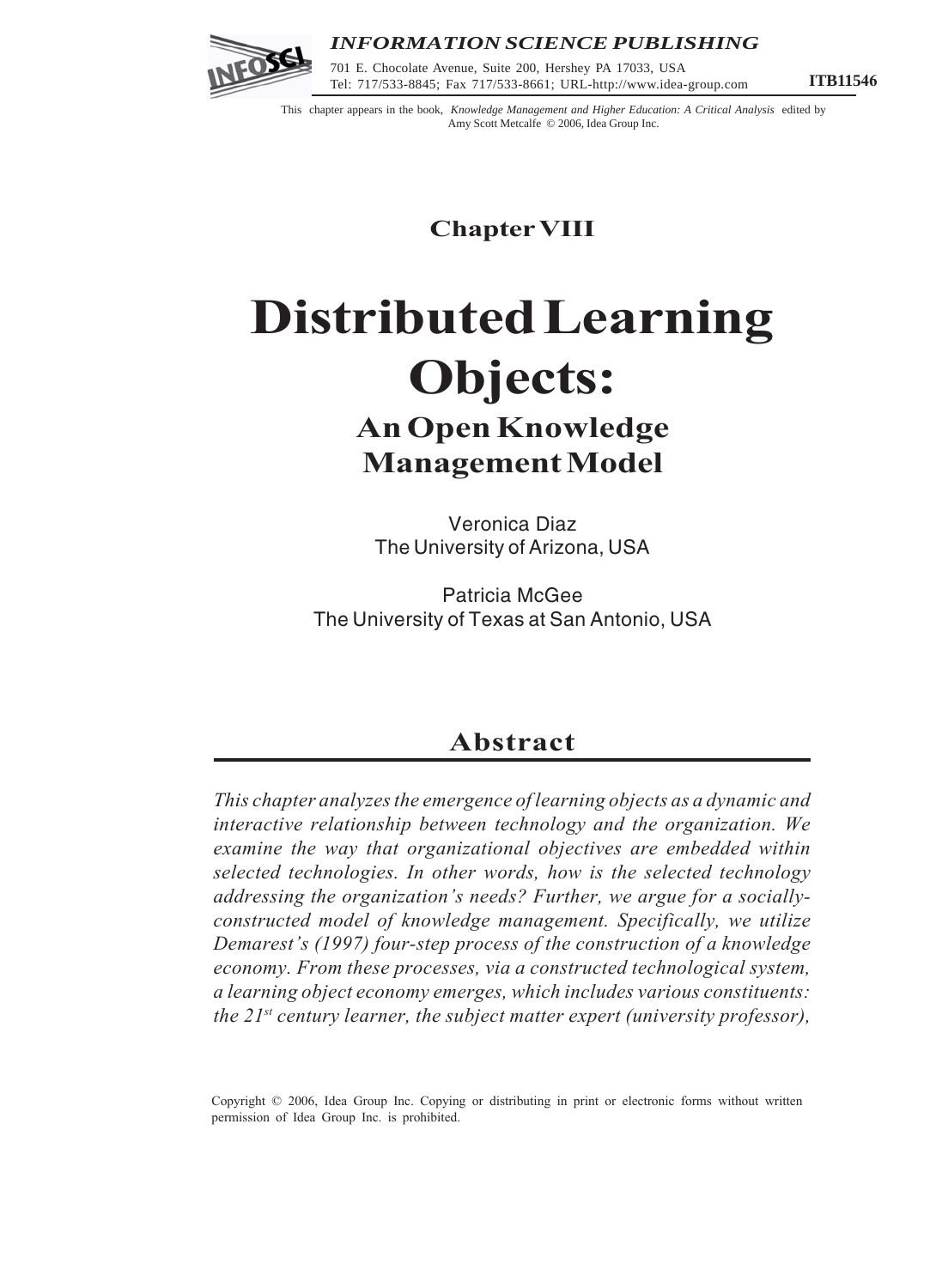*vendors who support or enable knowledge management, and populaces that harvest and benefit from the collection of knowledge.*

# **Introduction**

As state and federal funds diminish and as higher education resources and university budgets become more restricted, postsecondary institutions are becoming increasingly entrepreneurial in pursuing and developing technological solutions. Meyer (2002) describes a changing marketplace, increasingly global in orientation, where technology enables the provision of adult education, executive training/retraining, competency-based programs, and education to remote geographical areas. Knowledge management,<sup>1</sup> in higher education, is a way to retain and manage knowledge products. As higher education organizations increasingly interact with other organizational types, such as corporations, consortia, and other educational institutions, knowledge products become critical in the exchange process. Technological systems are designed to manage knowledge and are situated in social systems with corresponding cultures, values, and beliefs. As such, higher education, as an organizational structure and a social system, must consider processes, policies, and embedded assumptions about technology, teaching, and learning, not only within their own institution, but also across those with which they interact.

The trend toward knowledge management is evidenced in the myriad of technological artifacts that have emerged to capture, categorize, and manage learning objects. During their evolution, learning objects have come to be defined in a number of ways, depending on the context and culture from which they emerge, for example, computer science, education, instructional technology, and so on. For our purposes, we define a learning object as any digital asset that is intended to be used to achieve a learning objective and can be reused in different contexts. Learning objects may be data or data sets, texts, images or image collections, audio or video materials, executable programs, courses offered through Learning/Course Management Systems (L/CMS), or other resources that can be delivered electronically. Learning objects should be re-useable and re-purposeable over time and location and interoperable across systems and software (see Downes, 2002; Robson, 2001; Wiley, 2000). Additionally, learning objects can be combined or aggregated in different ways providing the potential for individualized learning experiences for specific

Copyright © 2006, Idea Group Inc. Copying or distributing in print or electronic forms without written permission of Idea Group Inc. is prohibited.